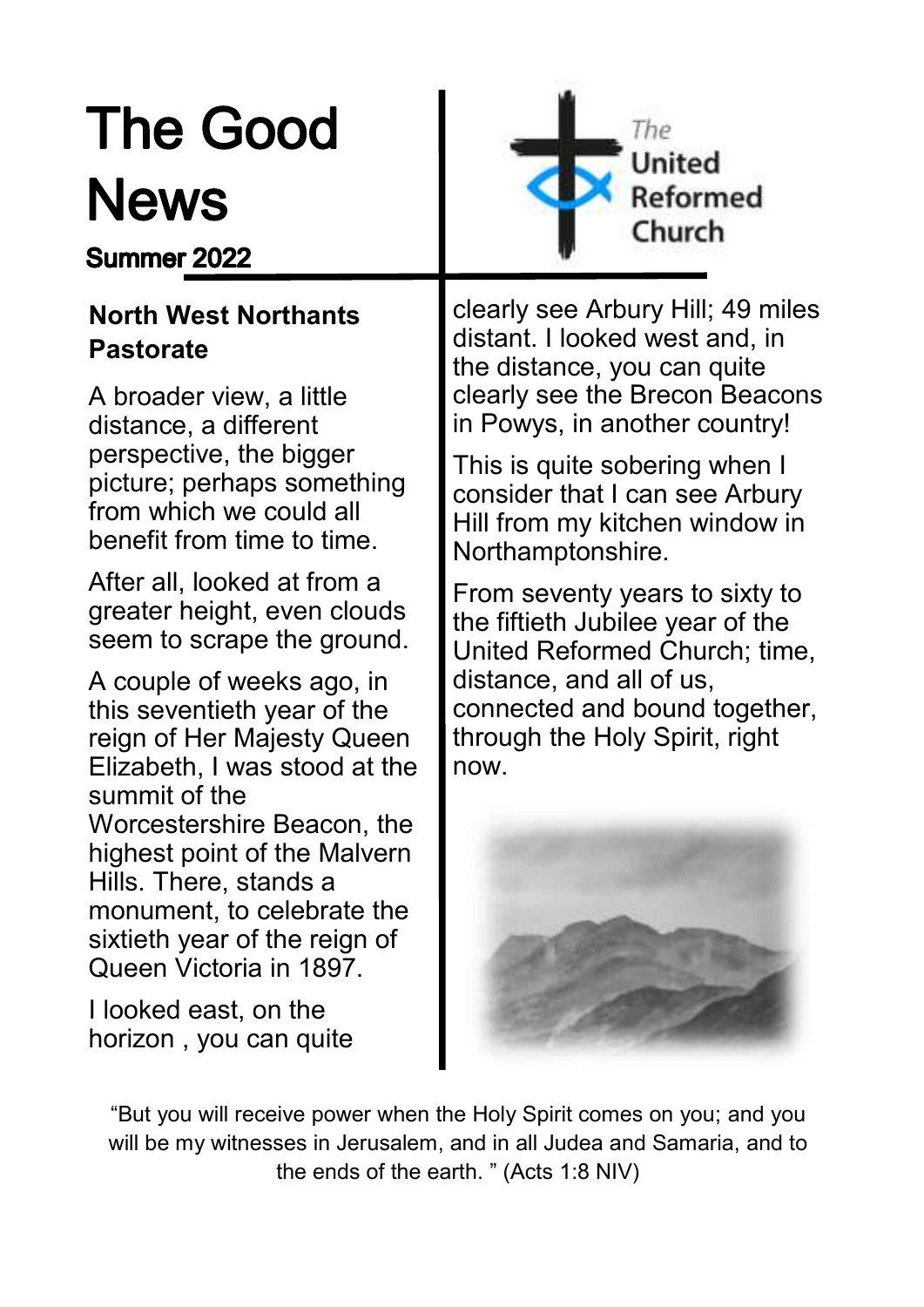### **Inside this Summer Issue**

The Lazy Hazy Crazy Days of Summer?

| <b>North West Northants</b><br>Pastorate: | <b>Contents:</b>                                                         |  |
|-------------------------------------------|--------------------------------------------------------------------------|--|
|                                           | <b>3 Fditorial</b>                                                       |  |
| Minister                                  | 4 A message for all                                                      |  |
| Interregnum                               | 7 In Our Prayers                                                         |  |
| <b>Long Buckby URC</b>                    | 8 Long Buckby URC News                                                   |  |
| Brington Road                             | 10 Creaton URC News                                                      |  |
| Long Buckby<br>NN6 7RW                    | 11 Kilsby URC News                                                       |  |
|                                           | 12 Diary of Church Services                                              |  |
| Secretary: Lucy Faulkner<br>07738 156722  | <b>14 Crick URC News</b>                                                 |  |
|                                           | <b>15 Song and Strawberries</b>                                          |  |
| <b>Creaton URC</b><br>High Street         | <b>16</b> The Story Behind The Hymn                                      |  |
| Creaton                                   | <b>18 Thinking about the Lectionary</b>                                  |  |
| NN6 8NA                                   | <b>19 Lectionary Readings June</b>                                       |  |
| Secretary: Geoff Townsend                 | 20 Lectionary Readings July                                              |  |
| 01604 821186                              | 21 Lectionary Readings August                                            |  |
| <b>Crick URC</b>                          | 22 A Late Night Reflection                                               |  |
| Chapel Lane                               | 23 Some Poetry                                                           |  |
| Crick<br>NN6 7TW                          | 24 Thanks and Afterthoughts                                              |  |
| Secretary: Brenda Morgan                  |                                                                          |  |
| 01788 822564                              | <b>Editor Andrew Bodsworth</b>                                           |  |
|                                           | editor@longbuckbyurc.org.uk                                              |  |
| Kilsby URC<br><b>Chapel Street</b>        | Deadline for contributions to next<br>issue: 16th August 2022            |  |
| Kisby<br><b>CV23 8XE</b>                  | <b>Good News welcomes contribu-</b><br>tions from readers, though publi- |  |
| Treasurer: Val Janes                      | cation is not guaranteed.                                                |  |

01788 822751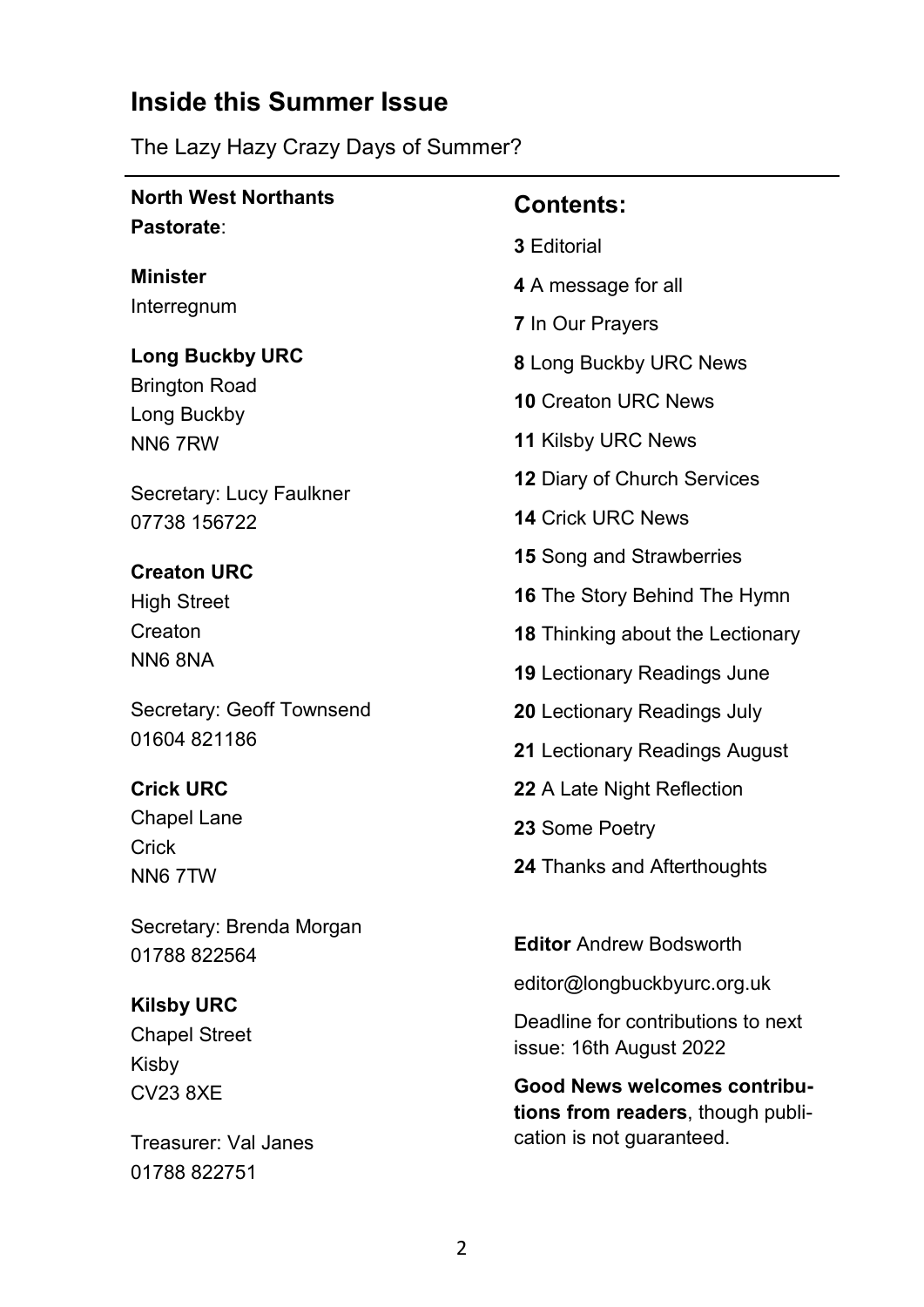### **Editorial**

So what's this Holy Spirit all about?

### **Hello,**

So, what was I doing at the top of the Malvern Hills I can hear you all ask…

How you look at the world and see your place in it, might depend on where you look from; how things are framed for you. Or indeed how you choose to frame things.

Over the last few weeks I have undertaken a number of journeys and visited some very inspiring places. Some I had been to before, and others not. I'm not sure what I expected to find, but I did find perhaps what I needed most; catharsis.

Recently a question was asked of me; "where did you find God this week?". An odd question perhaps, but a question asked, no doubt, with purpose.

Did God speak from the stories illustrated in the stained glass of Lichfield Cathedral, the monumental architecture of Worcester Cathedral, the beauty and history of Great Malvern Priory?

Or was Gods presence found in the awesome music and grandeur of Hereford or Gloucester Cathedrals?

A happy person might say Yes! Yes, God was there! A blessed person might think, I did find God there.

A simple person might say, I know God was there, because I took God with me.

It depends how you choose to see things, every 'cathedral' has its setting.

Sat by the river, in among the trees, take God with you wherever you go...

### **Andrew.**

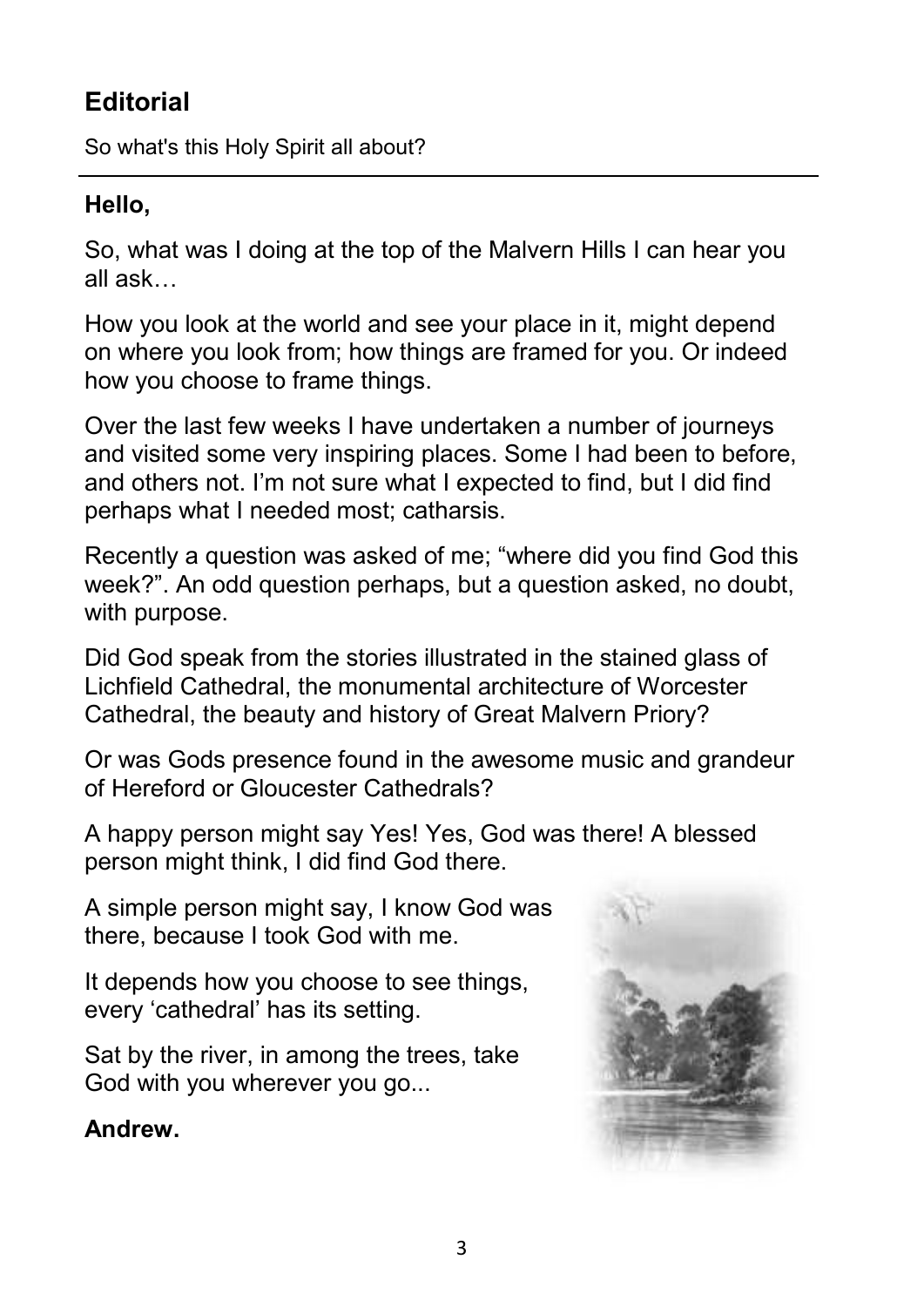### **A Message for All**

From Norman Chandler, Elder and Member at Long Buckby URC

### **Dear Friends,**

We are heading into summer with longer days, flowers everywhere, new life growing in the fields and hopefully some sunshine as well.

Now is the time to celebrate and thank God for our existence



in a peaceful country and whilst belt tightening is going on we can still celebrate having a fair standard of living compared to others.

We have formal celebrations nationally for the Queen's 70 years reign and we are also celebrating 50 years of the United Reformed Church existence.

As local Churches we do not seem to be deeply involved in the Platinum Jubilee with nothing on any of our web sites, but we do have things planned at some of our Churches for the 50 years of the URC.

We may not be very good at standing on street corners and shouting the word of God to passes by but we are good at socialising and making cakes and passing biscuits round the groups of people that we know.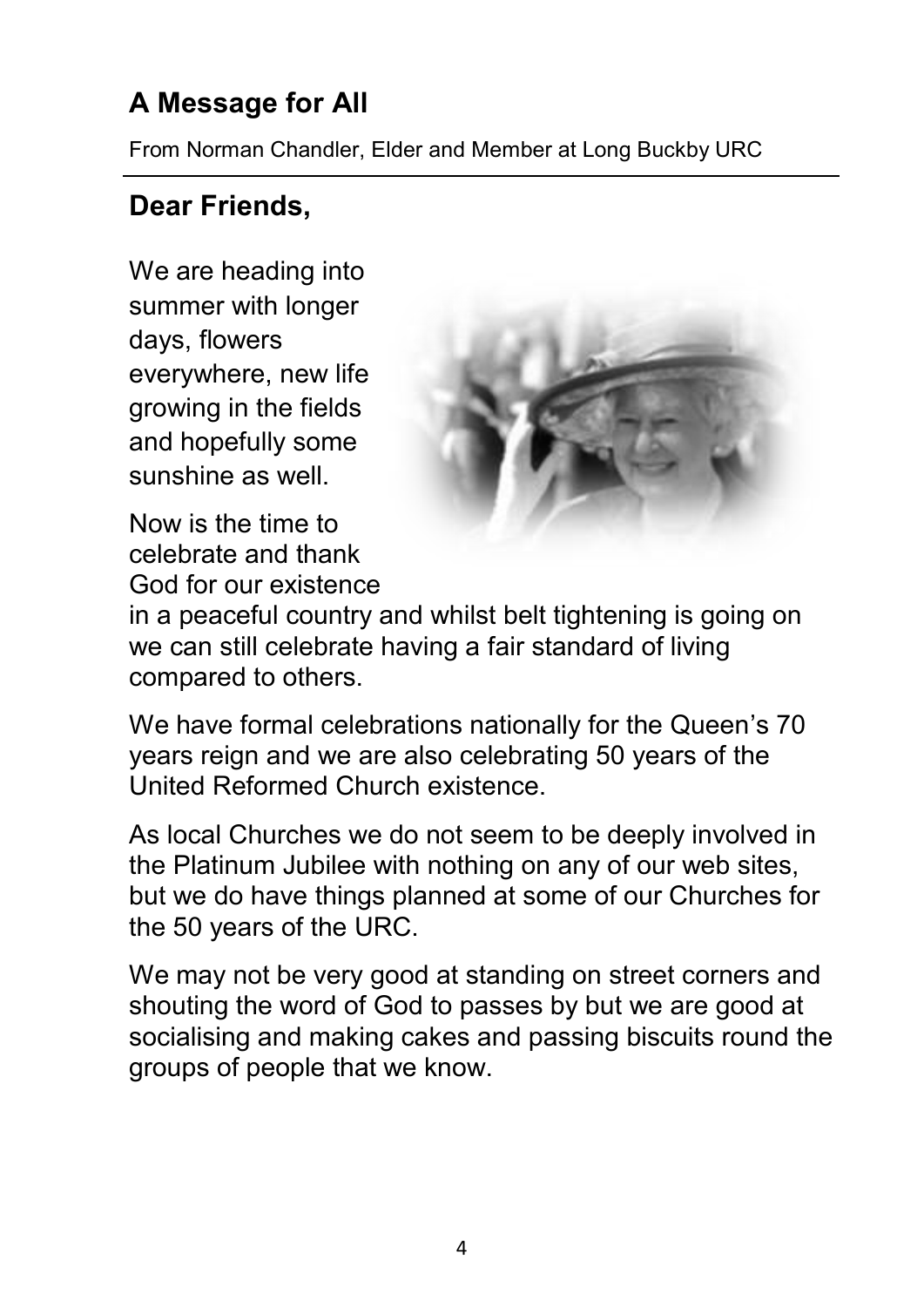### **A Message for All cont.**

From Norman Chandler, Elder and Member at Long Buckby URC

Let us redouble our efforts in socialising with our communities and let them see our cheerful demeanours and celebrating our love of God.

For those who will criticise my suggestion of using sweet things, and maybe they could looking at my waist line, I would ask for tasty alternative suggestions for the next magazine.

There was a national competition for a Jubilee pudding, so I am launching a competition to find the best low calorie snack for the pastorate that can be easily made by members and served as we would use cake and biscuits in our socialising.

Recipes to the editor by the end of August, the winner or winners will have the recipe printed in the next magazine with full attribution.

We are encouraged by synod to make bunting for our  $50<sup>th</sup>$ celebrations. Normally bunting is for the outside, in the street, perhaps we could all dress our Churches outside as well as inside? Food for thought? As you can tell I do like food.



[Cont...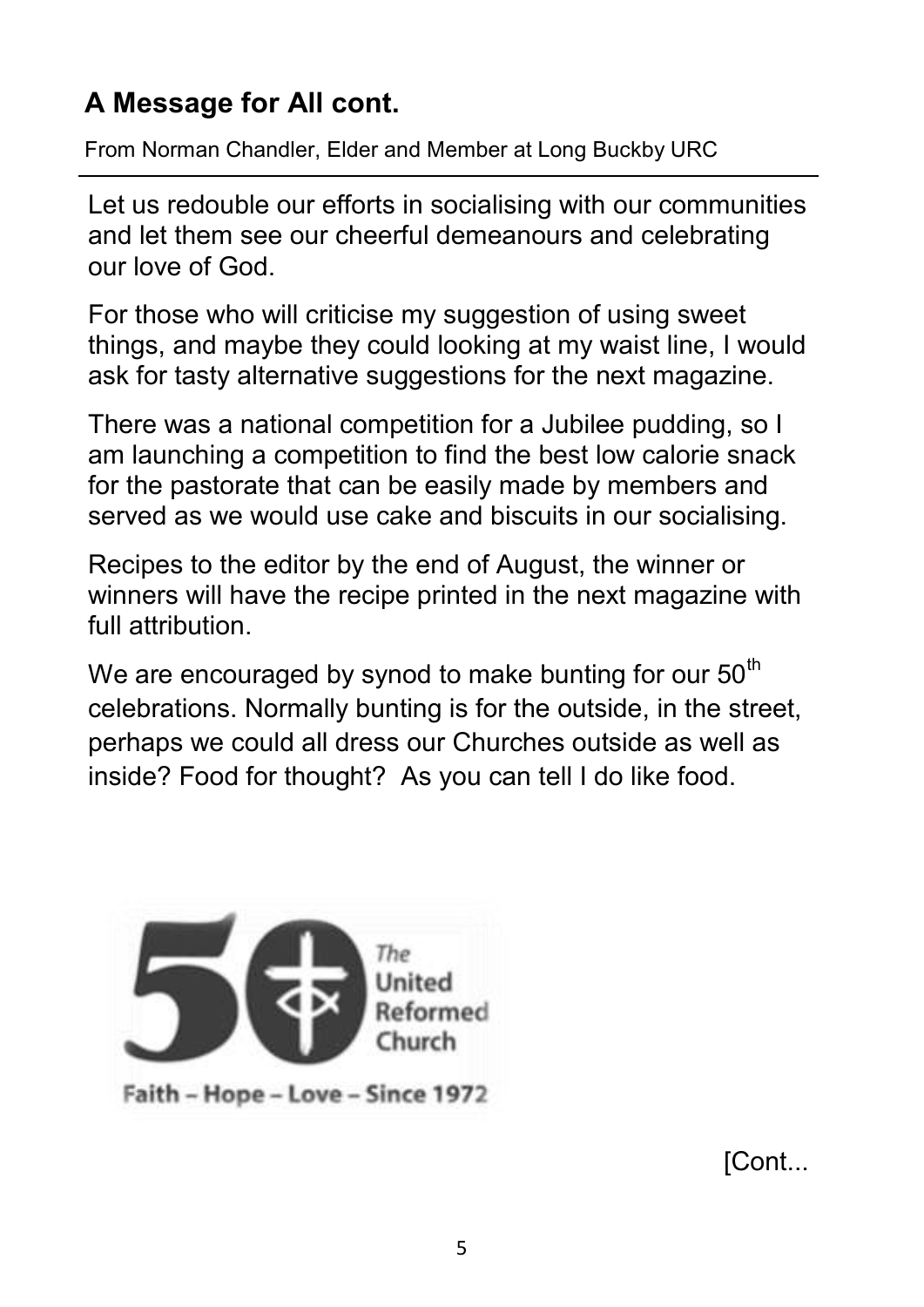### **A Message for All cont.**

From Norman Chandler, Elder and Member at Long Buckby URC

This magazine is called "Good News" let us all spread the good news of the holy spirit of Pentecost to all our friends and neighbours by being joyful in our daily lives rejoicing in our blessings both physical and spiritual.

Norman.



"The wind blows wherever it pleases. You hear its sound, but you cannot tell where it comes from or where it is going. So it is with everyone born of the Spirit." John 3:8 NIV

On the front page of this magazine there is an illustration of some hills, they might be pretending to be the Malvern Hills. Those of you who have been to the Malvern Hills might know that they are not the Malvern Hills… For these hills are not hills at all, they are in fact mountains! But, where in England are they?

There is a secret mystery prize for the first person to tell the editor where they are.

The editor is so confident that nobody will guess, that he is considering eating the secret mystery prize! Om nom nom...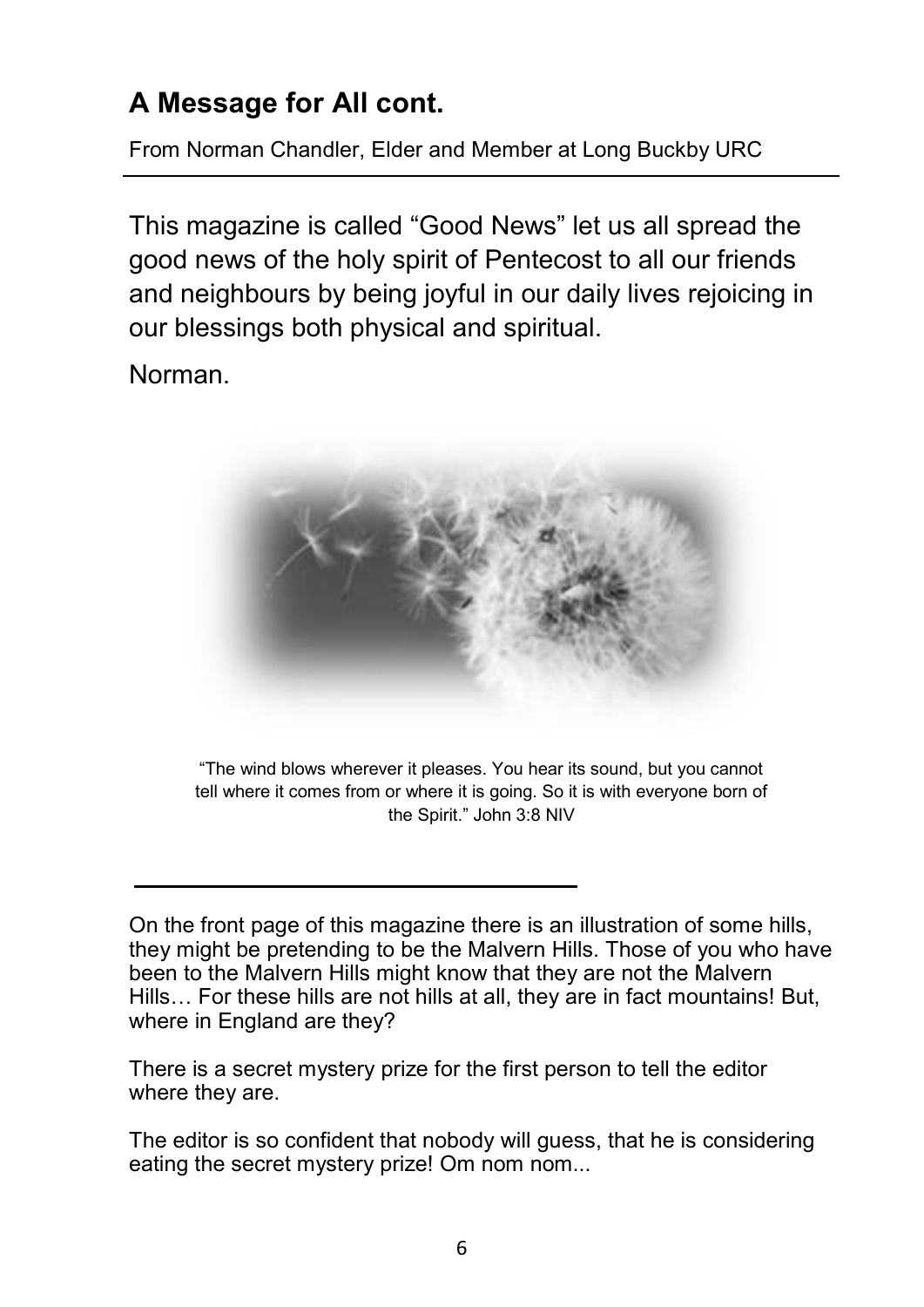### **The Kindness of Strangers**

Found in another URC News Letter; Shared by Peggy Bond:

#### When a Pet Dies

Our 14 year old dog Abbey died last month. The day after she passed away my 4 year old daughter Meredith was crying and talking about how much she missed Abbey. She asked if we could write a letter to God so that when Abbey got to heaven, God would recognise her. I told her that I thought we could do so, and she dictated these words:

#### Dear God,

Thank you for letting me have her as my dog even though she got sick. I hope you will play with her. She likes to swim and play with balls. I am sending a picture of her so when you see her you will know that she is my dog. I really miss her.

#### Love Meredith.

We put the letter in an envelope with a picture of Abbey and Meredith and addressed to God/Heaven. Then Meredith pasted several stamps on the front of the envelope because she said it would take lots of stamps to get the letter all the way to heaven. That afternoon she dropped it in the letterbox at the post office. A few days later she asked if God had gotten the letter yet, I told her that I thought He had.

Yesterday, there was a package wrapped in gold paper on our front porch addressed to Meredith in an unfamiliar hand. Meredith opened it. Inside was a book by Mr. Rogers called, 'When a Pet Dies'. Taped to the inside front cover was the letter we had written to God in its opened envelope. On the opposite page was the picture of Abbey & Meredith and this note.

#### Dear Meredith,

Abbey arrived safely in heaven. Having the picture was a big help and I recognised her right away. Abbey isn't sick anymore. Her spirit is here with me just like it stays in your heart. Abbey loved being your dog. Since we don't need bodies in heaven, I don't have any pockets to keep your picture in so I am sending it back to you in this little book for you to keep and have something to remember Abbey by.

Thank you for the beautiful letter and thank your mother for helping you to write it and sending it to me. What a wonderful mother you have. I picked her especially for you. I send my blessings every day and remember that I love you very much.

By the way I am easy to find, I am wherever love is.

Love God.

Unattributed from Facebook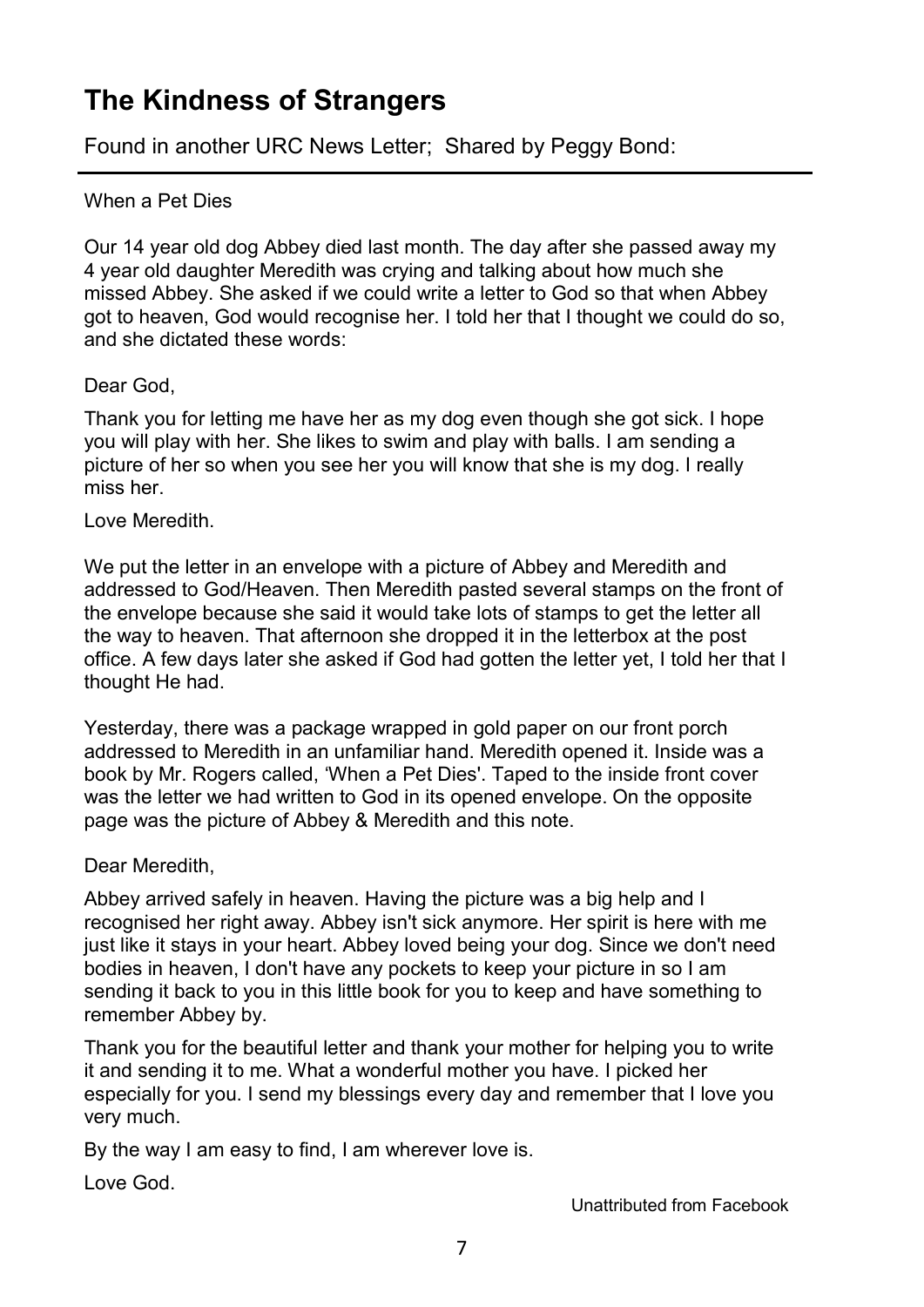### **Long Buckby News**

News from Peggy Bond

#### **Hello from Long Buckby everyone!**

#### **Our Flower Rota:**

- June 5th Sian Ellison
	- 12th Alan Ketley
	- 19th Wendy Baker
	- 26th Mr & Mrs P. Colton
- July 3rd Mary Bignell
	- 10th Lucy Faulkner
	- 17th Long Buckby Garden Club
	- 24th Diana Babb
	- 31st Joint Service at Crick
- Aug 7th Lucy Faulkner
	- 14th Myra Griffiths
	- 21st Andrew Bodsworth
	- 28th Lucy Faulkner

#### **Birthday Wishes to:**

June: Carol Bruce, Georgia Ball, Oliver Ball, Andrew Bosworth, Sue Cross, Alan Ketley, Julia Ball

July: Nicky Russ, Wendy Baker, Myra Griffiths, Jodie and Sean Russ

August: Sophie Ellison, Mary Bignell

#### **The Hope Centre**

Please remember the collection box for the Hope Centre in Northampton. Food, coffee, tea bags, cleaning materials and laundry detergents very welcome.

#### **Coffee mornings**

Charity Coffee Mornings will be held every first Saturday for the rest of the Year. See the Notice board and Long Buckby URC web site for further information.

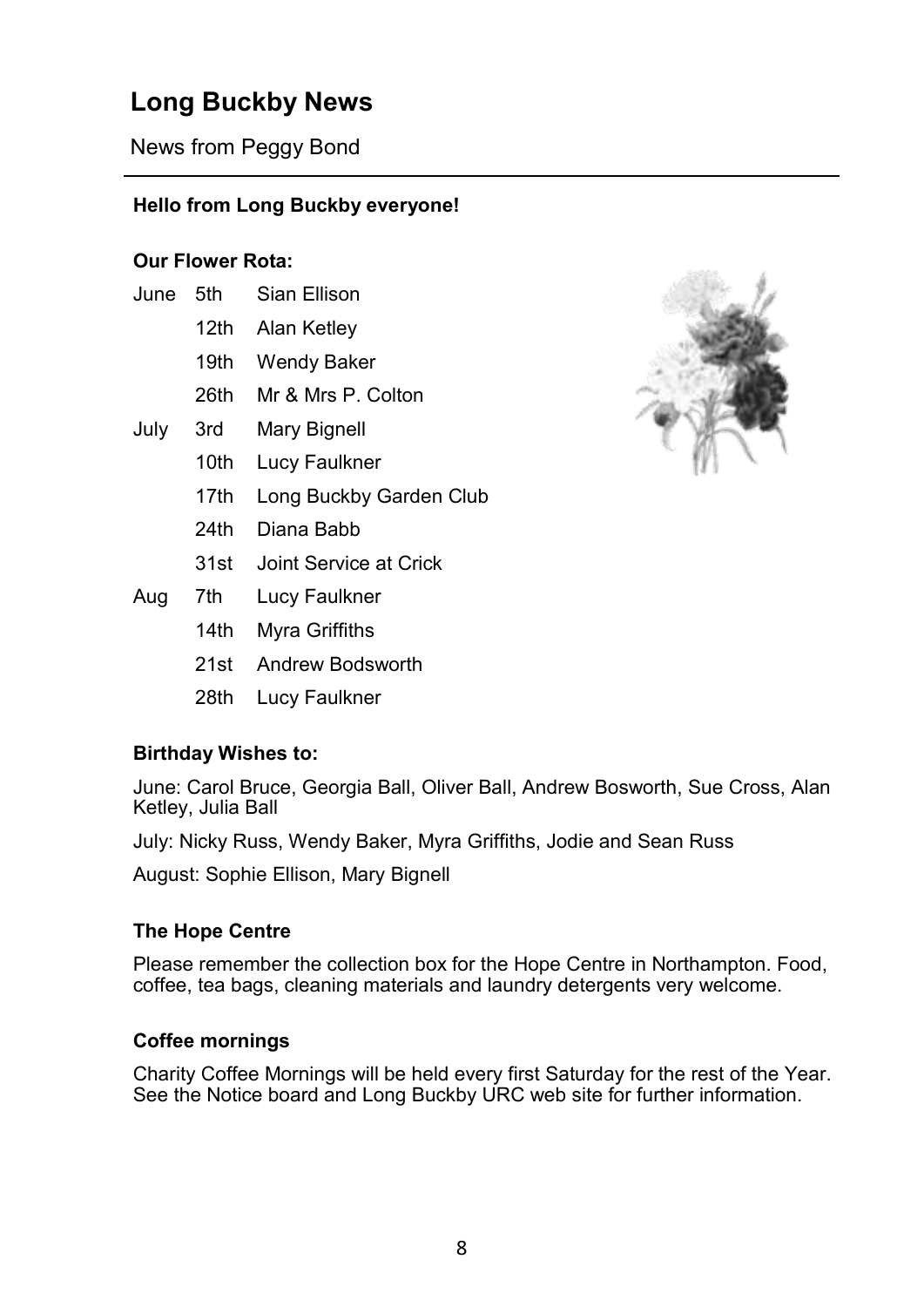### **Andrew Howes Invites You; Fun, Fish and Chips**

Bigger, stronger, faster than before; with reinforcements this time!



### Long Buckby URC

### **Fish and Chip Lunch and Beetle Drive**

### **Saturday 10th September 2022**:12.00 – 14.00

£7.50 to include lunch and dessert

There will be a Raffle.

Please contact Andrew Howes to book your place

07814076027

01327705115

andrewhowes66@gmail.com

I remind you, some beetles do look like ants; like the 'Anthicidae' in fact, sometimes called 'flower beetles'.

No Beetles will be harmed during this event (although some fish might be)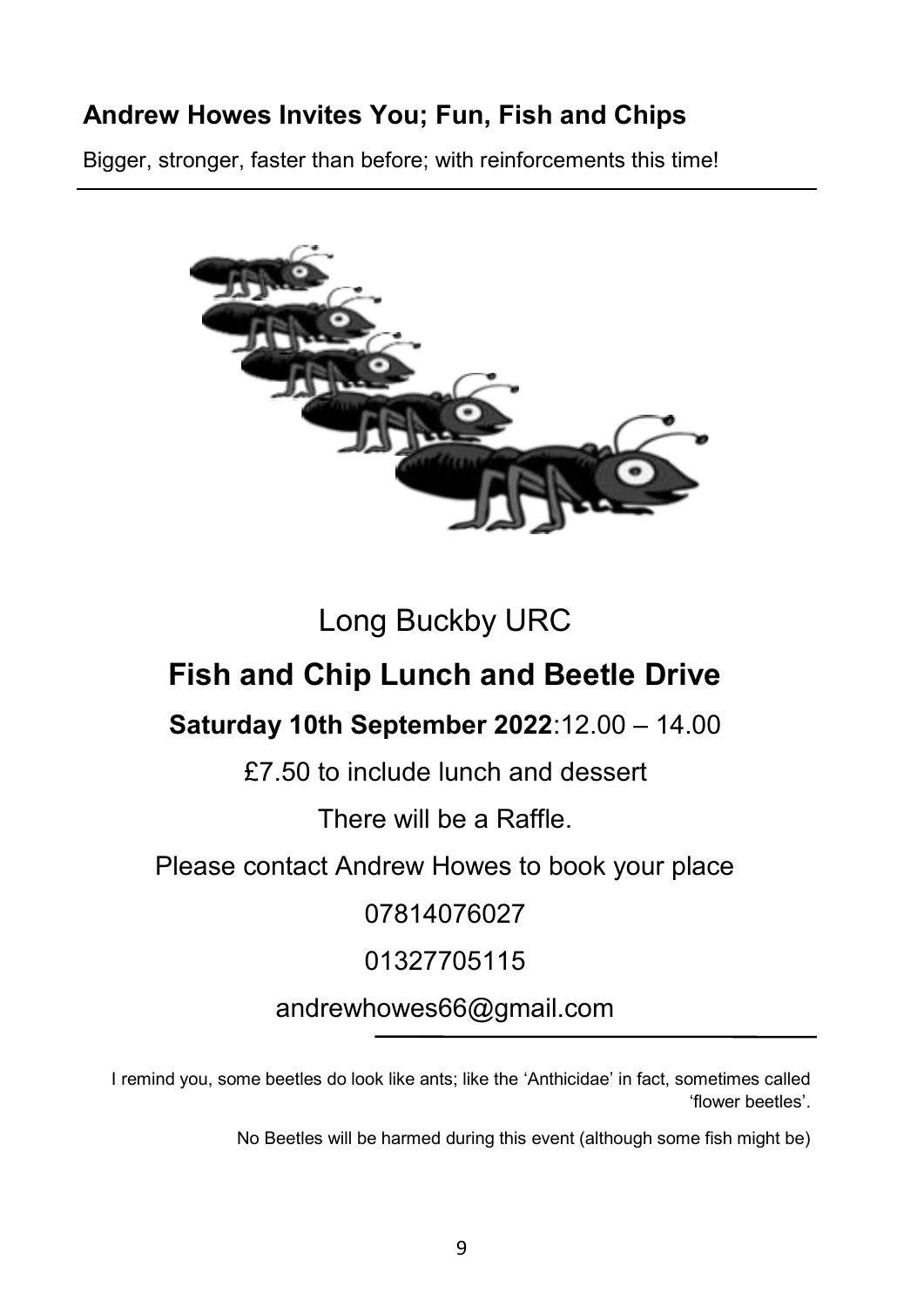### **Creaton News**

News from Margaret Anderson

#### **Hello from Creaton everyone!**

#### **Our Mission Statement:**

Worship God joyfully Offer Christ faithfully Promote growth hopefully Serve others lovingly.

#### **Sad News**

Sadly during the last few weeks we have lost two of our loyal members. Ann Townsend and Jean Thomas. We give thanks for their devoted service.

#### **Services**

We are starting to get used to things returning to normal and you are warmly welcome to join us for Sunday Worship. For more information, look at our website; search Creaton URC online (http://www.creaton.org.uk/index.asp?pageid=319435)

#### **Pilots**

Meets on Monday nights led by Marion Heard

#### **Poppies Coffee Shop**

Is open from 10.00am to 12 noon Wednesday and Friday.

#### **Margaret.**

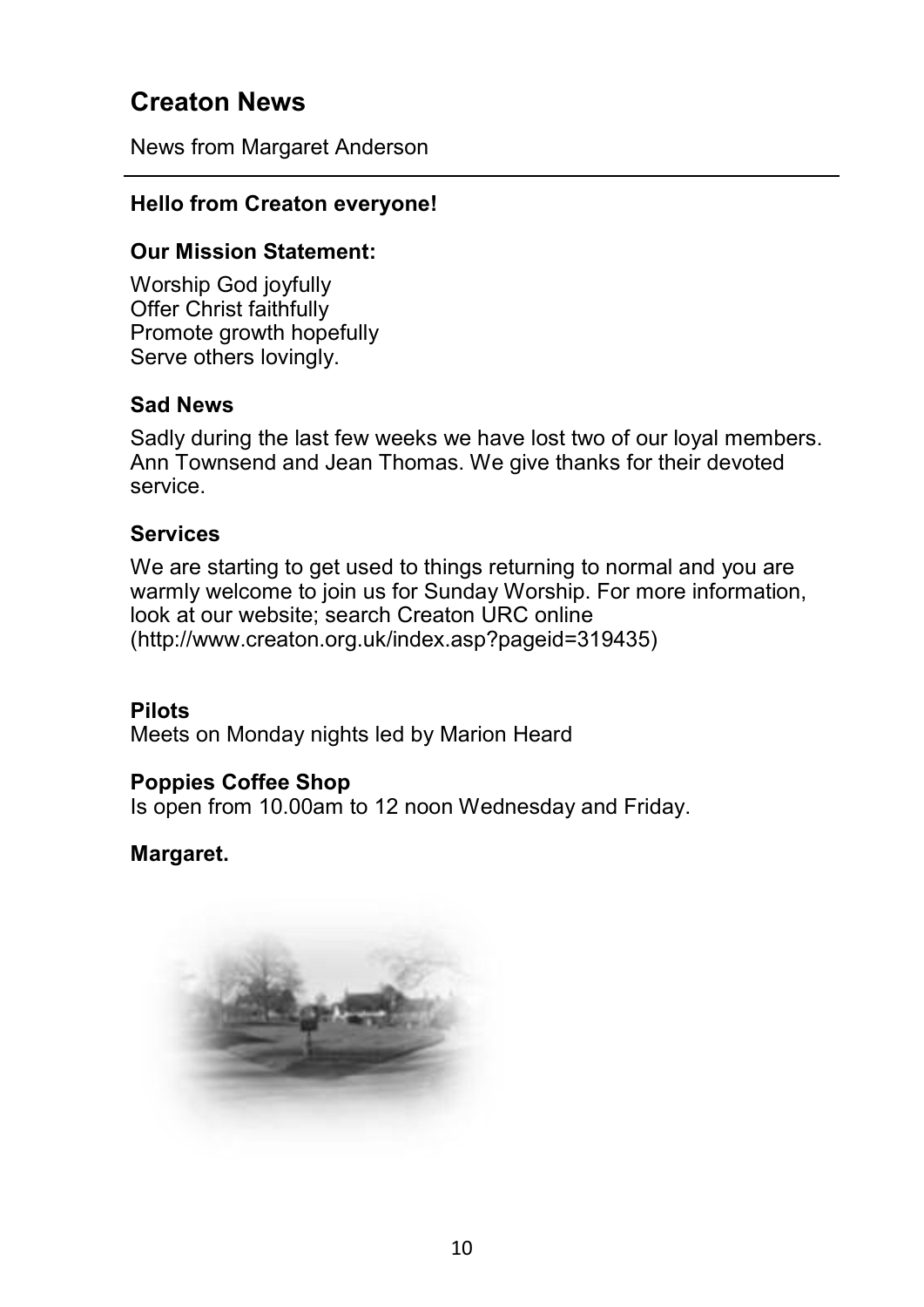### **Kilsby News**

News from Val Janes

#### **Hello from Kilsby everyone!**

#### **Our Mission statement:**

The purpose of this church is to provide a warm welcoming place for all people, of any age, to worship and to learn about faith.

#### **Sad News**

Margaret Worster a member of our church for many years has passed and will be very missed by all of us.

#### **Services are on Sunday mornings at 11am**

You can find our list of Services and Preachers in the Preaching Diary.

#### **Community cafe**

Every Monday and Thursday at 9am until 12noon everyone is welcome.

#### **Scrabble**

Every Wednesday at 1pm everyone is welcome.

#### **Sewing**

Every other Friday at 2pm until 4pm everyone is welcome.

**Val.**



Image: Ian Rob / *Kilsby-Chapel Street* / CC BY-SA 2.0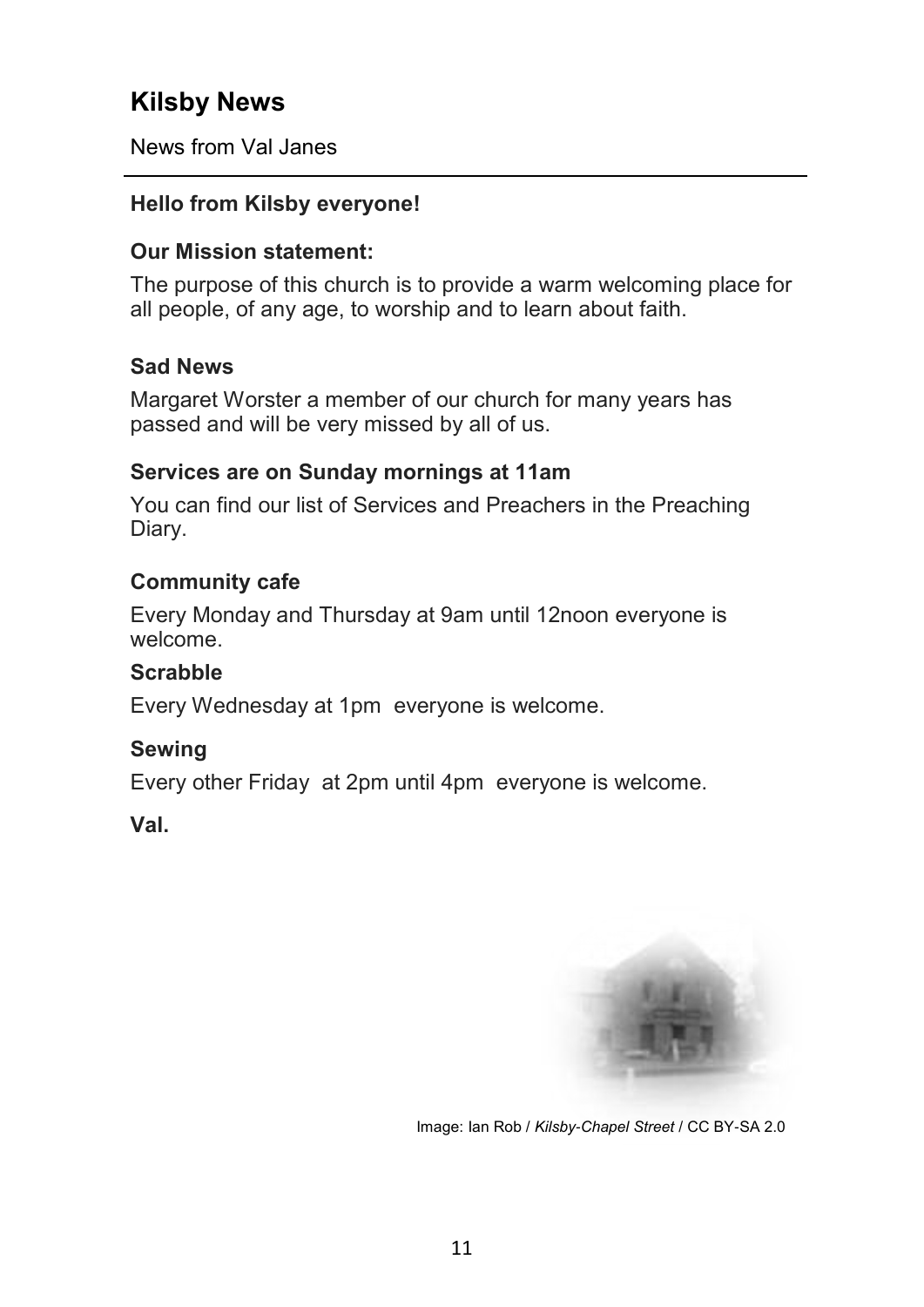### **Diary of Church Services June 2022 to August 2022**

| <b>Date</b> | <b>Long Buckby</b>                              | <b>Creaton</b>                                   |
|-------------|-------------------------------------------------|--------------------------------------------------|
|             | All services at 11am unless<br>otherwise stated | All services at 11am unless<br>otherwise stated  |
| 05/06/22    | Lucy Faulkner                                   | <b>Rev Geoff Townsend</b>                        |
| 12/06/22    | Margaret Hooper                                 | Jon Heard<br>With Holy Communion                 |
| 19/06/22    | Rev. Geoff Clarke<br>With Holy Communion        | <b>Rev Geoff Townsend</b>                        |
| 26/06/22    | John Perkins                                    | Rev Nigel Adkinson                               |
| 03/07/22    | Jon Heard                                       | <b>Rev Geoff Townsend</b><br>With Holy Communion |
| 10/07/22    | <b>Tom Baird</b>                                | Jon Heard                                        |
| 17/07/22    | <b>Eric Nixon</b>                               | <b>Rev Geoff Townsend</b>                        |
| 24/07/22    | <b>Rev Liz Adams</b><br>With Holy Communion     | <b>Wendy Pittman</b>                             |
| 31/07/22    | lan Mair                                        | Ian Mair                                         |
|             | Joint Pastorate at Crick                        | Joint Pastorate at Crick                         |
| 07/08/22    | Cecil Gill                                      | <b>Rev Geoff Townsend</b><br>With Holy Communion |
| 14/08/22    | lan Harrison                                    | Nigel Adkinson                                   |
| 21/08/22    | <b>Rev Liz Adams</b><br>With Holy Communion     | <b>Rev Geoff Townsend</b>                        |
| 28/08/22    | Lucy Faulkner                                   | T.B.A.                                           |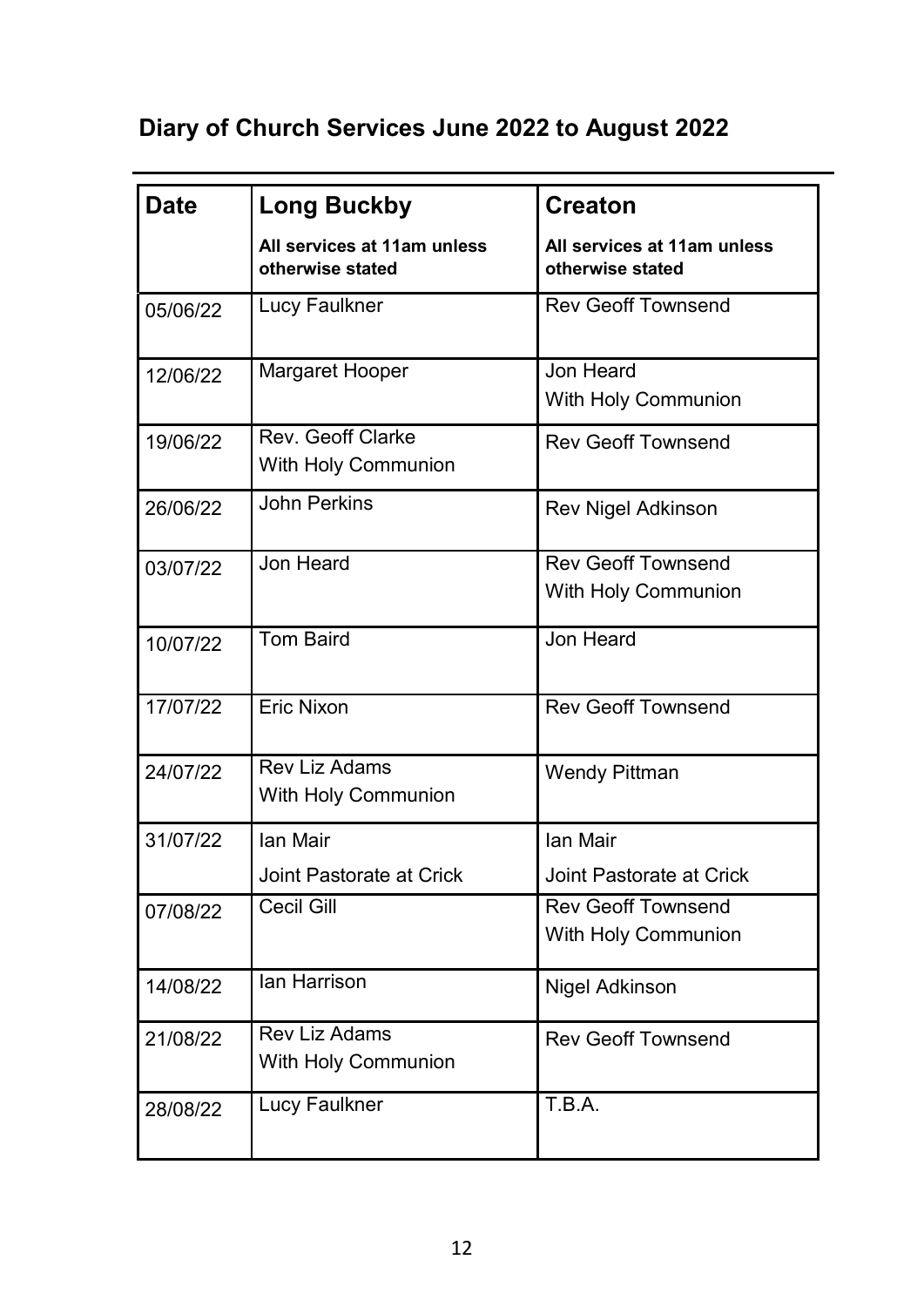### **Diary of Church Services June 2022 to August 2022**

| <b>Date</b> | <b>Crick</b>                                    | <b>Kilsby</b>                                   |
|-------------|-------------------------------------------------|-------------------------------------------------|
|             | All services at 11am unless<br>otherwise stated | All services at 11am unless<br>otherwise stated |
| 05/06/22    | <b>Trevor Boys</b>                              | <b>Wally Mullar</b>                             |
| 12/06/22    | Rev. Geoff Townsend<br>With Holy Communion      | Dorn Margetts                                   |
| 19/06/22    | <b>Wally Mullar</b>                             | Cecil Gill<br>With Holy Communion               |
| 26/06/22    | David and Pat Biddle                            | Clive Leakey                                    |
| 03/07/22    | <b>Wendy Pitman</b>                             | <b>Wally Mullar</b>                             |
| 10/07/22    | <b>Andrew Howes</b><br>With Holy Communion      | <b>Trevor Boys</b>                              |
| 17/07/22    | lan Harrison                                    | Cecil Gill                                      |
| 24/07/22    | Dorn Margetts                                   | Rev. Tim Huc<br>With Holy Communion             |
| 31/07/22    | lan Mair                                        | Ian Mair                                        |
|             | Joint Pastorate at Crick                        | Joint Pastorate at Crick                        |
| 07/08/22    | Nancy Cervantes                                 | Dorn Margetts                                   |
| 14/08/22    | Rev. Geoff Townsend<br>With Holy Communion      | <b>John Perkins</b>                             |
| 21/08/22    | Ray Smith                                       | Cecil Gill<br>With Holy Communion               |
| 28/08/22    | Bobbie Wakeleigh Jones                          | Keith Bishop                                    |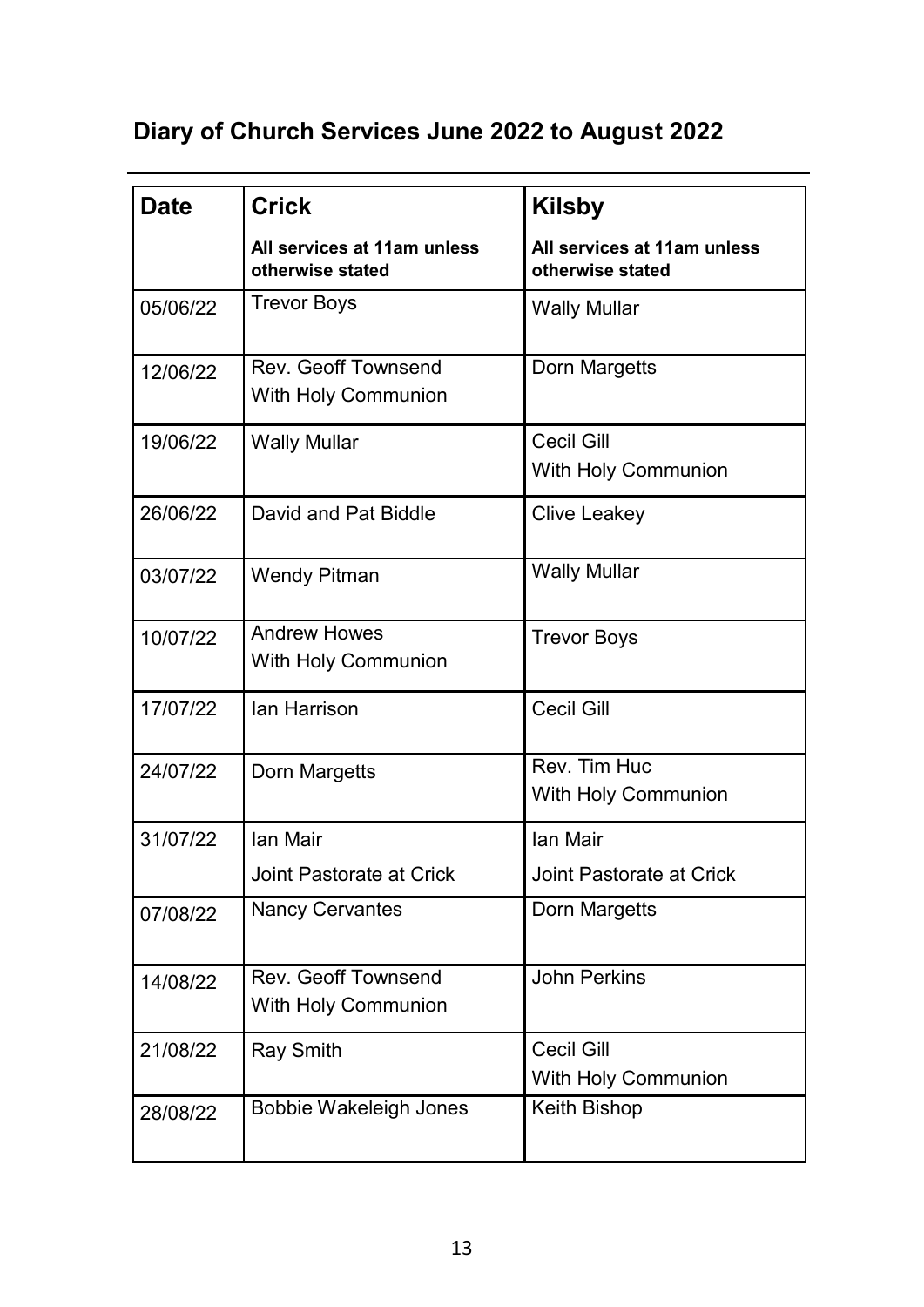### **Crick News**

News from Jenny Goodger

#### **Hello from Crick everyone!**

The purpose of this church is to provide a warm, welcoming place for people of all ages to worship God and to grow in faith.

#### **Chapel Birthdays**

Happy birthday wishes to Margaret Simms, Kathleen Green and Gwyneth Nisbet who have birthdays around this time.

#### **Coffee Mornings**

Coffee mornings are now back as a regular feature on the first Saturday of the month, with numbers rising steadily as people become more confident about social events.

Talking of which, please come and join us for the best refreshments(!) at the **Crick Scarecrow weekend July 9/10th**.

We will be open on just the Saturday and look forward to your company.

The scarecrows are always worth a look, and there is usually a bus to take you round if walking is a problem.

It's a real pleasure to be able to hold weekly services once again. 'Normal' life is great!

We look forward to seeing you all at the joint service at Crick in July.

#### **Jenny**



Image: chris cox / Beacon and Crick village from Cracks Hill / CC BY-SA 2.0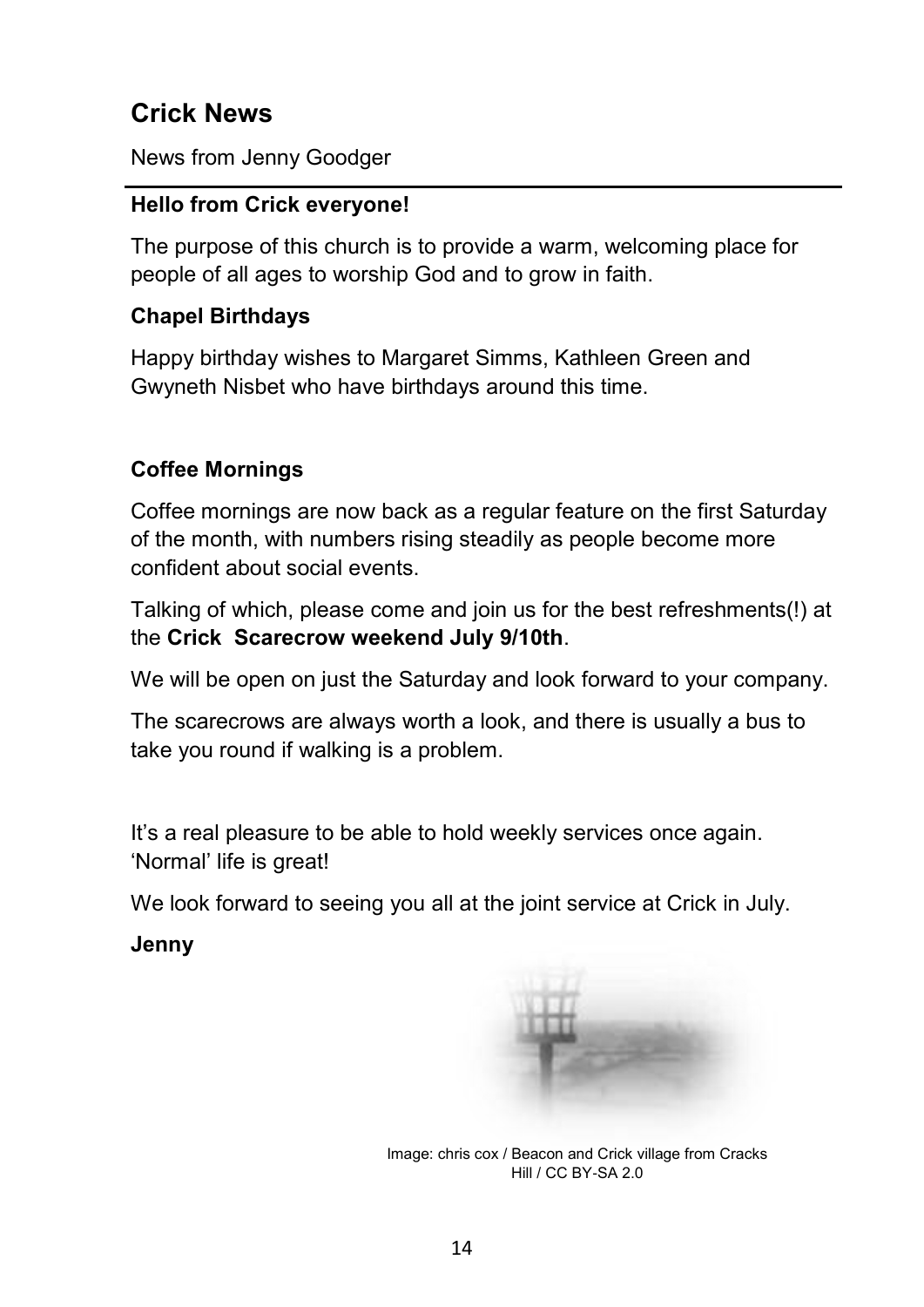### **Andrew Howes Invites You;**

An evening of entertainment

## **Long Buckby United Reformed Church Presents**

### **An Evening of Strawberries, Summer Punch, and Song**

**Featuring "3 In Accord"**



**Tickets £8.00 (includes 1st glass of Summer Punch and strawberries)**

**Saturday 23 July 2022 at 7.00pm**

**Tickets from Richard Bignell, 01327 844979 or pay on the door**

**Long Buckby URC, Brington Road, Long Buckby NN6 7RW**

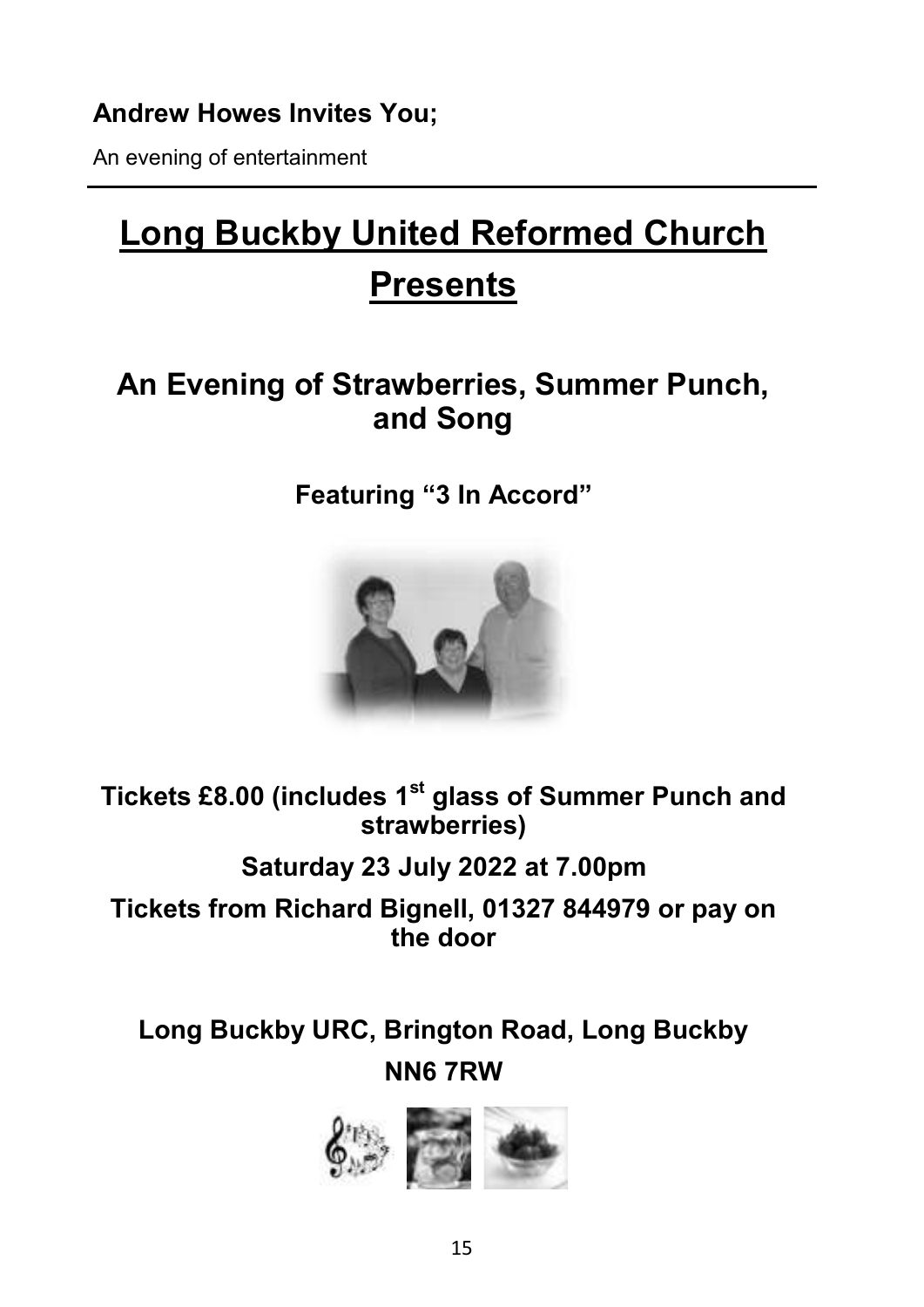### **The story behind the hymn**

'It is Well With My Soul' — Contributed by Norman Chandler

When peace like a river, attendeth my way. When sorrows like sea billows roll Whatever my lot, thou hast taught me to say It is well, it is well, with my soul

It is well With my soul It is well, it is well with my soul

I was asked to research "All is well with my soul" by a new member of our Church as it had a compelling story as well as being a great hymn to sing.

Not wishing to seem ignorant I agreed and soon found that it was not in Rejoice and Sing and as I did not remember the hymn myself had to dig a little deeper.

"It is well with my soul" is in fact the chorus (which is why we remember it) the hymn starts with "When peace like a river…" and can be found in later editions of Mission Praise number 1338.

Horatio Gates Spafford (1828-88) was a well to do lawyer practicing in Chicago USA with extensive property in the city and a family of five children, however he lost his four year old son to pneumonia 1871 and Chicago had a massive fire in the same year.

Being close friends of Dwight L Moody and Ira Sankey he planned to join them in their evangelistic missions to the UK and at the same time use the trip to recover from the family tragedy.

Work commitments prevented him from traveling on the SS Ville du Havre where he had booked passage so he sent his family ahead. Part way through the journey the Ville du Havre collided with the iron hulled Scottish ship the Loch Earn and sank within 12 minutes.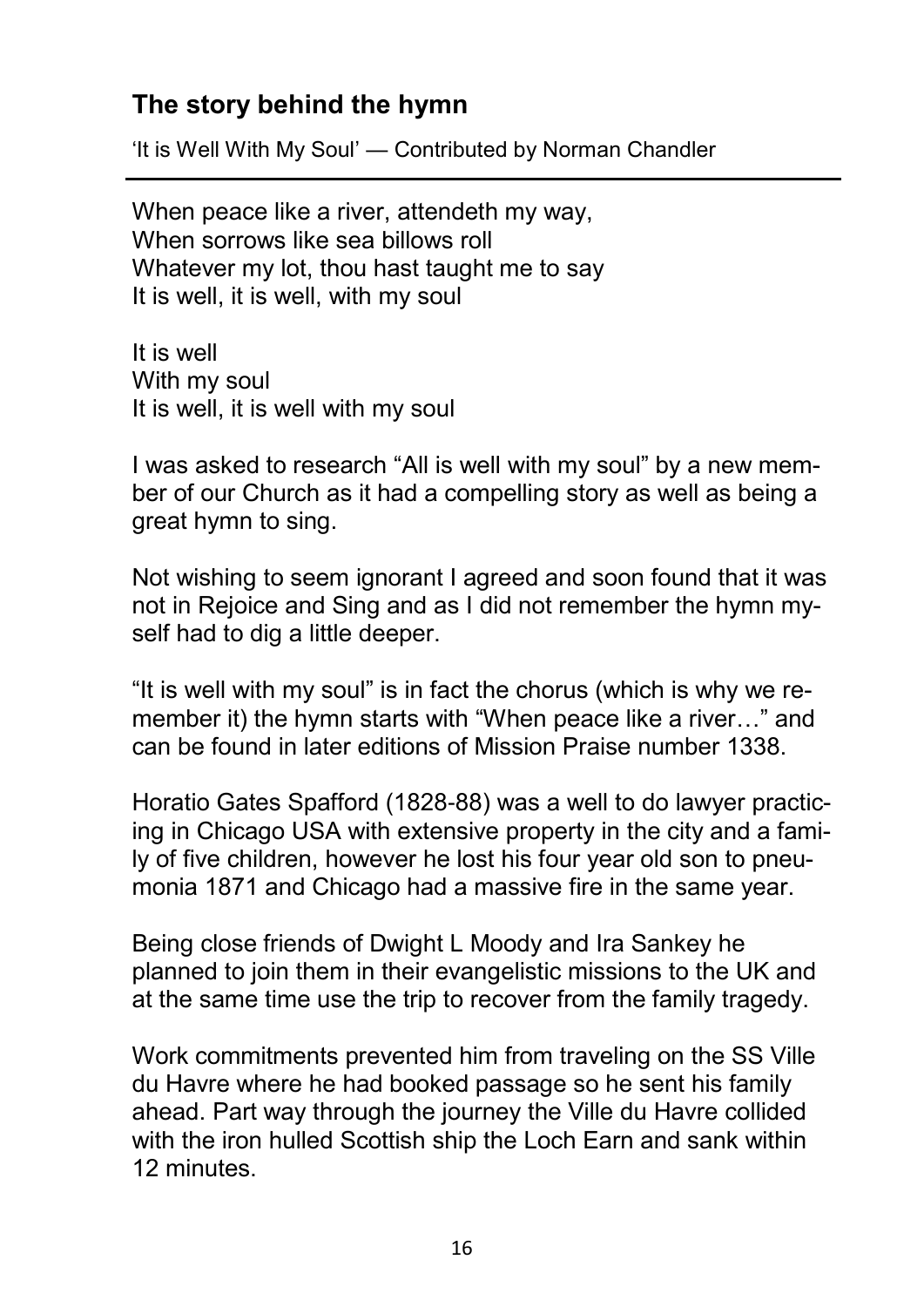### **The story behind the hymn**

'It is Well With My Soul' — Contributed by Norman Chandler

The four Spafford daughters were lost but Anna his wife was saved by a sailor in a rowing boat after clinging to floating debris. The sailor and Anna were picked up by a larger vessel and landed in Cardiff nine days later.

She sent a telegram to her husband saying "Saved alone, what shall I do?" Mr Spafford booked the first available passage and left Boston to join his grieving wife. When four days out the captain called Mr Spafford into his cabin and told him that he was over the spot where his children had died.

According to Bertha Spafford Vester, a daughter born after the tragedy, Spafford wrote "It is well with my soul" whilst on this journey.

The tune called Ville du Havre was written by Philip Bliss and the Hymn was first published in 1876.

The original version had six verses but only the first two are printed in Mission Praise.

This hymn was chosen for inclusion at the request of a member. If you would like to know about your favourite hymns origins please contact the editor.

On the theme of guessing (or knowing) where places are: There is another secret mystery prize for guessing the location of the illustration on page 3, it is quite local to all of us.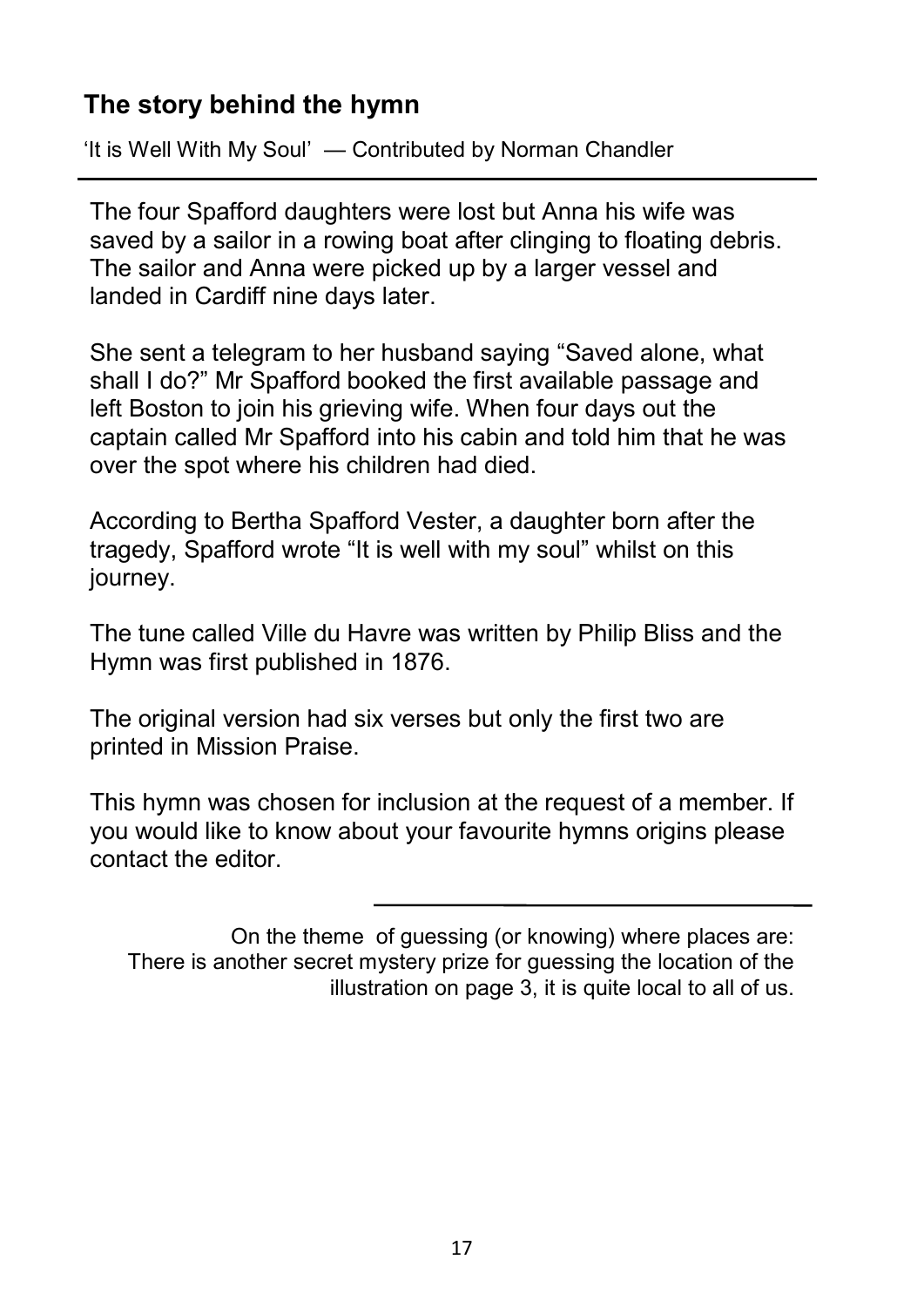### **Thinking About the Lectionary**

The Seasons of a Church Year

Not everybody knows what Pentecost means, but then not everybody knows what jubilee means.

The word 'Pentecost' comes from the Greek word for fifty and is used in referring to 'fifty days after'. Pentecost or *Shavuot* as the Jews call it was originally a harvest festival (now more connected with the giving of Gods Law to Moses) and comes 50 days after Passover.

For Christians Pentecost come fifty days after Easter and celebrates the descent of the Holy Sprit on the Apostles; some might argue leading to a kind of harvest.

Like many festivals in the Christian year, some might suggest Pentecost therefore seems to overlay or follow a tradition of that which went before it..

Of course, everybody is clear about what Trinity means… (at this point the editor ducks under a table and beats a hasty retreat thinking a year is not enough!).



Ah yes, jubilee, well obviously, that simply means trumpet, and before you ask, there are whole books about the origin, use, traditions and connections of the phrase 'Whitsun', 'White Sunday'…

So much for the idea of a simple page of clear definitions...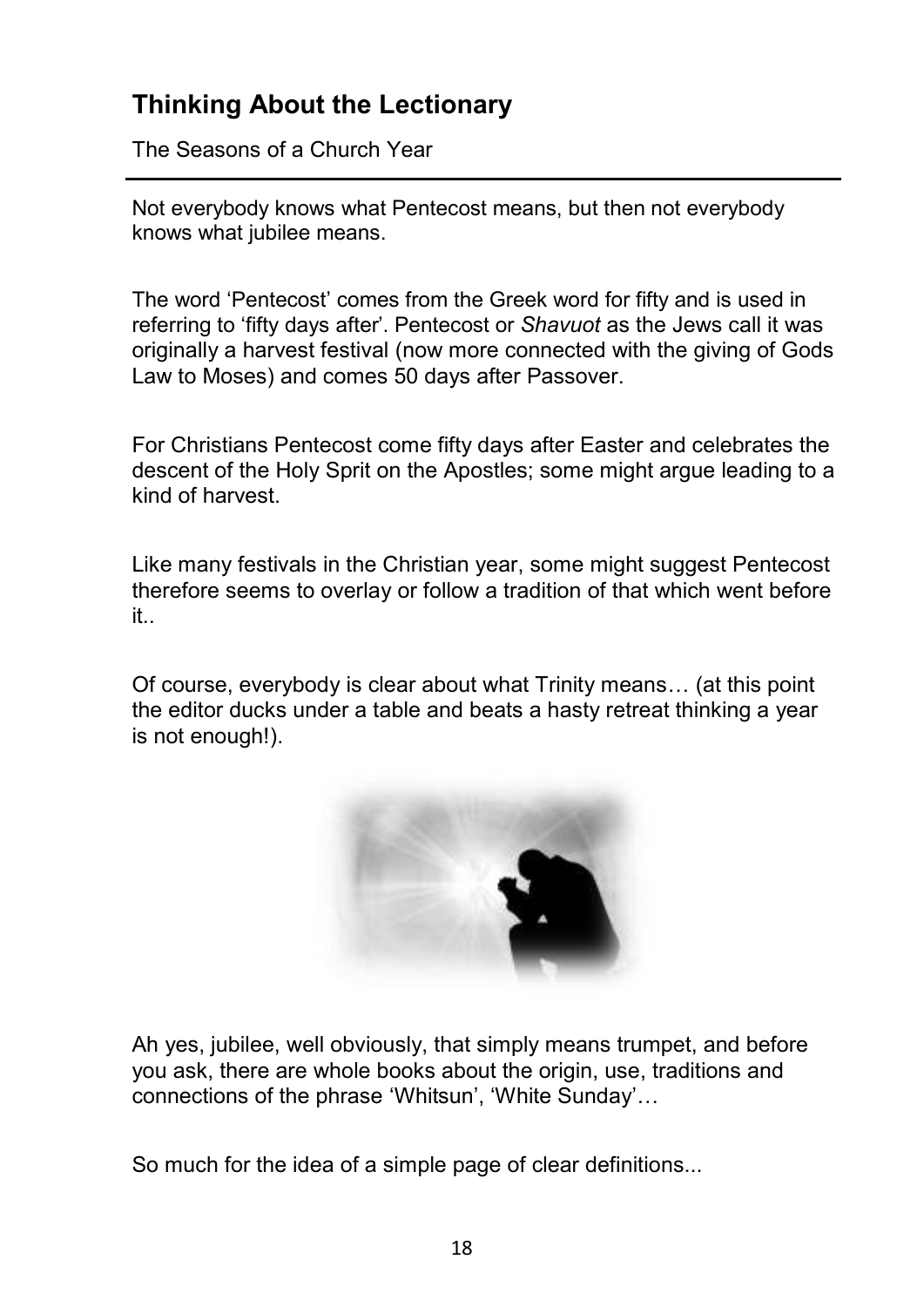### **Lectionary Readings**

June 2022

### **Pentecost** June 5

Acts 2:1-21 Romans 8:14-17 John 14:8-17, (25-27) Psalm 104:25-35

#### **Trinity Sunday** June12

Proverbs 8:1-4, 22-31 Romans 5:1-5 John 16:12-15 Psalm 8

#### **Proper 7** June 19

Isaiah 65:1-9 Psalm 22:19-28 Galatians 3:23-29 Luke 8:26-39

### **Proper 8** June 26

1 Kings 19:15-16,19-21 Psalm 16 Galatians 5:1,13-25 Luke 9:51-62

### **Weaving Sacred and Secular June**

2nd—5th Queens Platinum Jubilee 5th World Environment Day 8th World Oceans Day 19th Fathers Day 20th—26th Refugee Week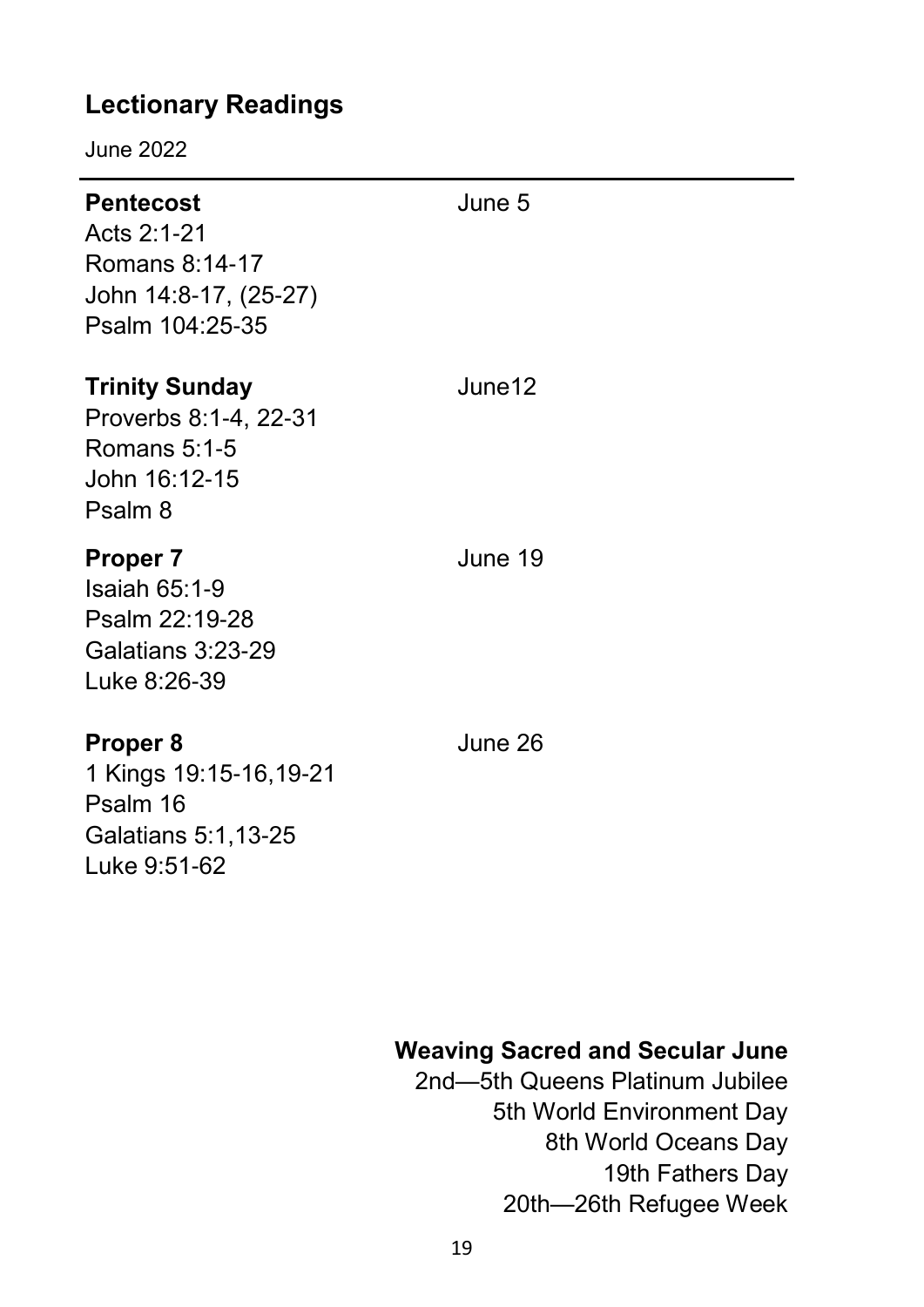### **Lectionary Readings**

July 2022

| Proper 9<br>Isaiah 66:10-14<br>Psalm 66:1-8<br>Galatians 6: (1-6) 7-16<br>Luke 10:1-11, 16-20        | July 3  |
|------------------------------------------------------------------------------------------------------|---------|
| Proper 10<br>Deuteronomy 30:9-14<br>Psalm 25:1-9<br>Colossians 1:1-14<br>Luke 10:25-37               | July 10 |
| Proper 11<br>Genesis 18:1-10a<br>Psalm 15<br>Colossians 1:15-28<br>Luke 10:38-42                     | July 17 |
| Proper 12<br>Genesis 18:20-32<br>Psalm 138<br>Colossians 2:6-15, (16-19)<br>Luke 11:1-13             | July 24 |
| Proper 13<br>Ecclesiastes 1:2, 12-14; 2:18-23<br>Psalm 49:1-11<br>Colossians 3:1-11<br>Luke 12:13-21 | July 31 |

### **Weaving Sacred and Secular July**

28th Commonwealth Games Begin 30th National Eisteddfod Begins—oh yes it does!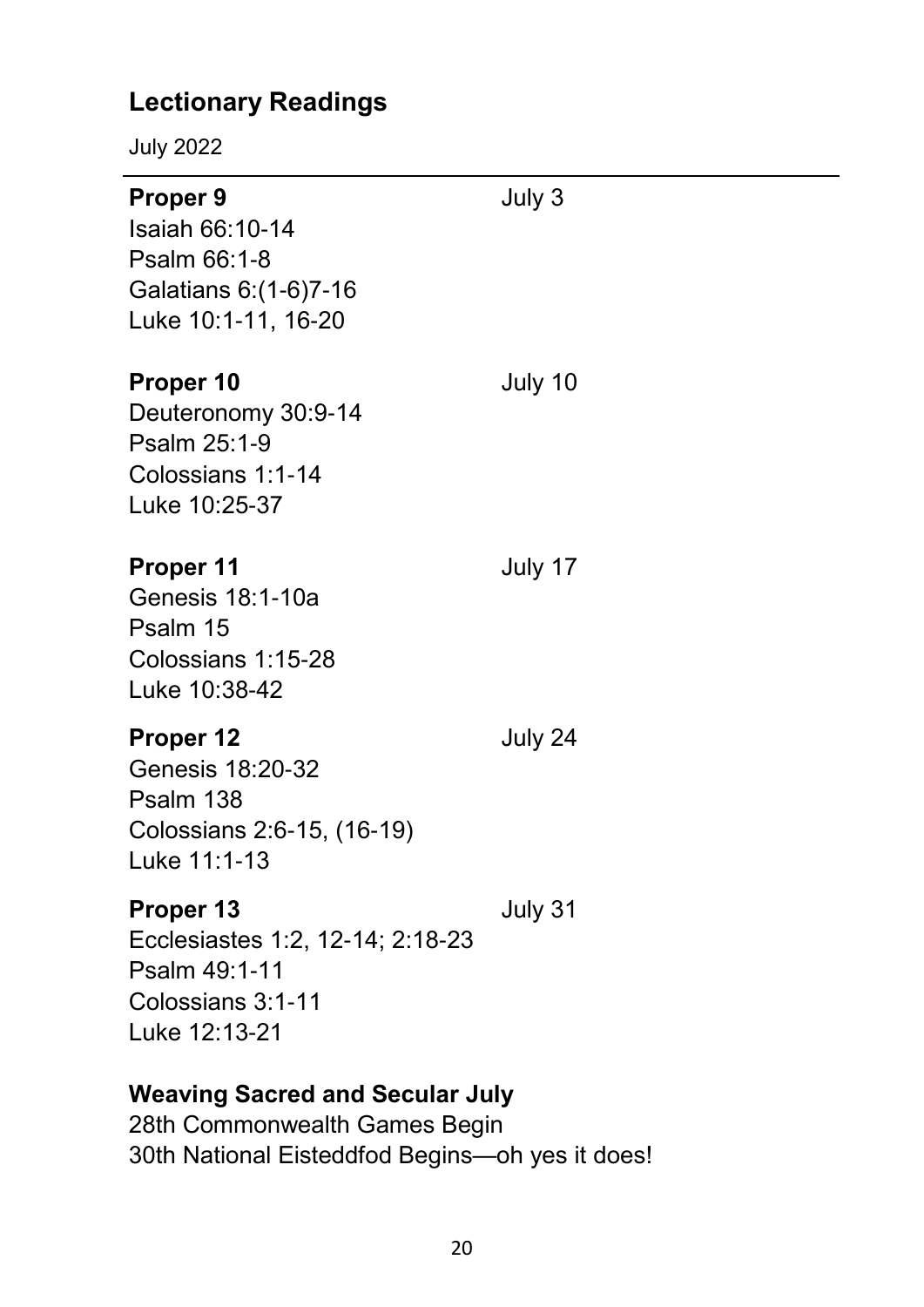### **Lectionary Readings**

August 2022

### **Proper 14** August 7 Genesis 15:1-6

Psalm 33:12-22 Hebrews 11:1-3, 8-16 Luke 12:32-40

### **Proper 15** August 14

Jeremiah 23:23-29 Psalm 82 Hebrews 11:29-12:2 Luke 12:49-56

### **Proper 16** August 21

Isaiah 58:9b-14 Psalm 103:1-8 Hebrews 12:18-29 Luke 13:10-17

### **Proper 17** August 28

Proverbs 25:6-7 Psalm 112 Hebrews 13:1-8, 15-16 Luke 14:1, 7-14

### **Weaving Sacred and Secular August**

6th—8th Edinburgh International Festival 28th—29th Notting Hill Carnival 29th—30th Lammas Fair, Ballycastle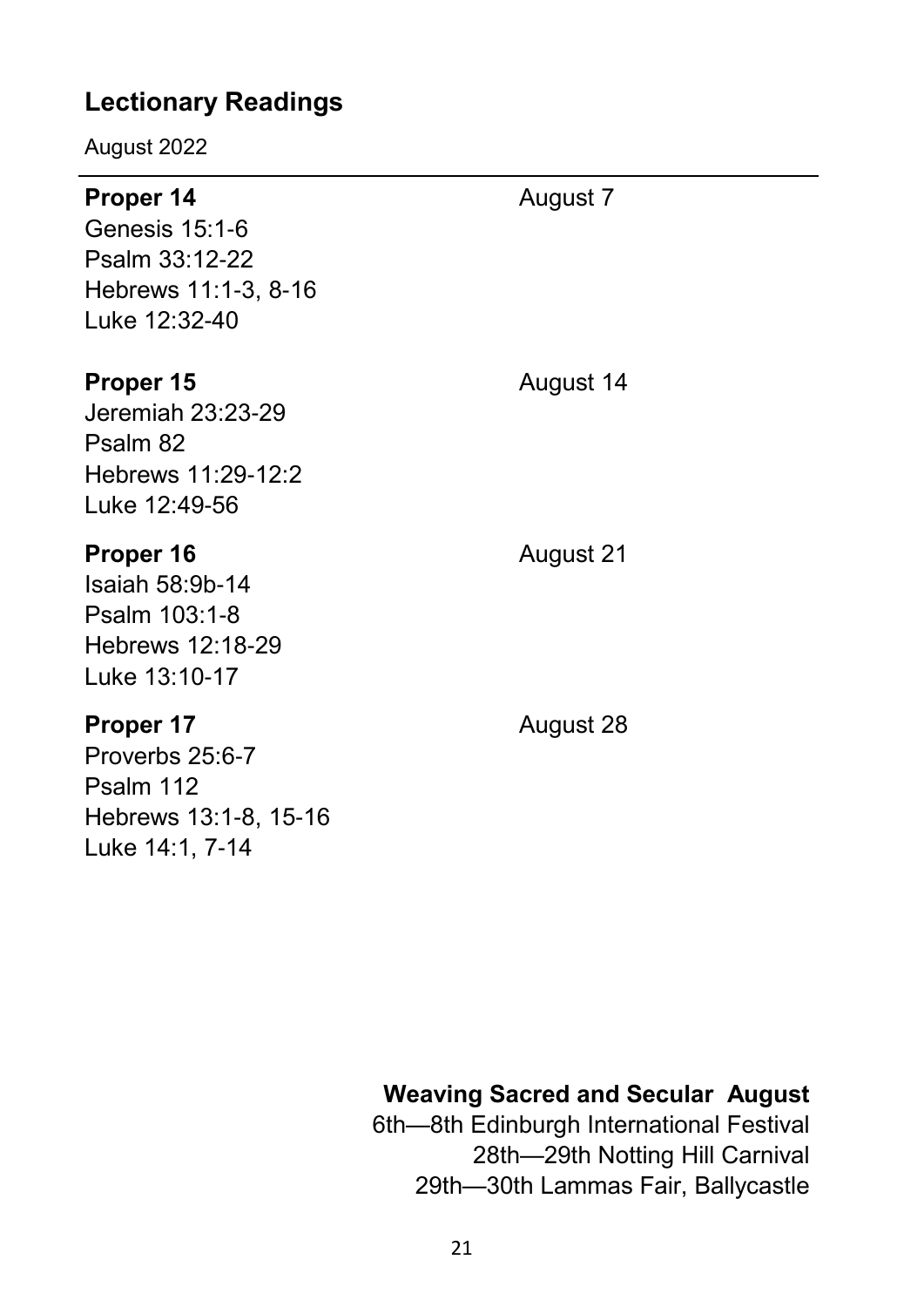### **A Late Night Reflection: And The Page Fell Open...**

Coming Together, Drifting Apart and Moving On

Here I am again, late at night, I pick up the Charcoal Gospel booklet once more and start to look, the page falls open, I start to read; is this what became of Pentecost for us?

#### **Meditation**

We had good news, but didn't know how to speak it. We had received a blessing. but weren't sure how to share it. We knew resurrection and the power of God almighty. but our fear and frailty locked us behind closed doors. We needed help. And help came; refining like fire, enlivening like the wind. Our frailty and fear – overcome. Our silence – overcome. Our divisive languages – overcome. Our incomplete understanding – overcome. Our forgotten lessons – overcome. Our selfishness – overcome. Our isolation – overcome. Our pride – overcome. Our prejudices – overcome. Our arrogance – overcome. As he promised.

(Meditation: from Charcoal Gospel by Neil Thorogood © Neil Thorogood/United Reformed Church 2016.)



Image: from Charcoal Gospel by Neil Thorogood © Neil Thorogood/United Reformed Church 2016.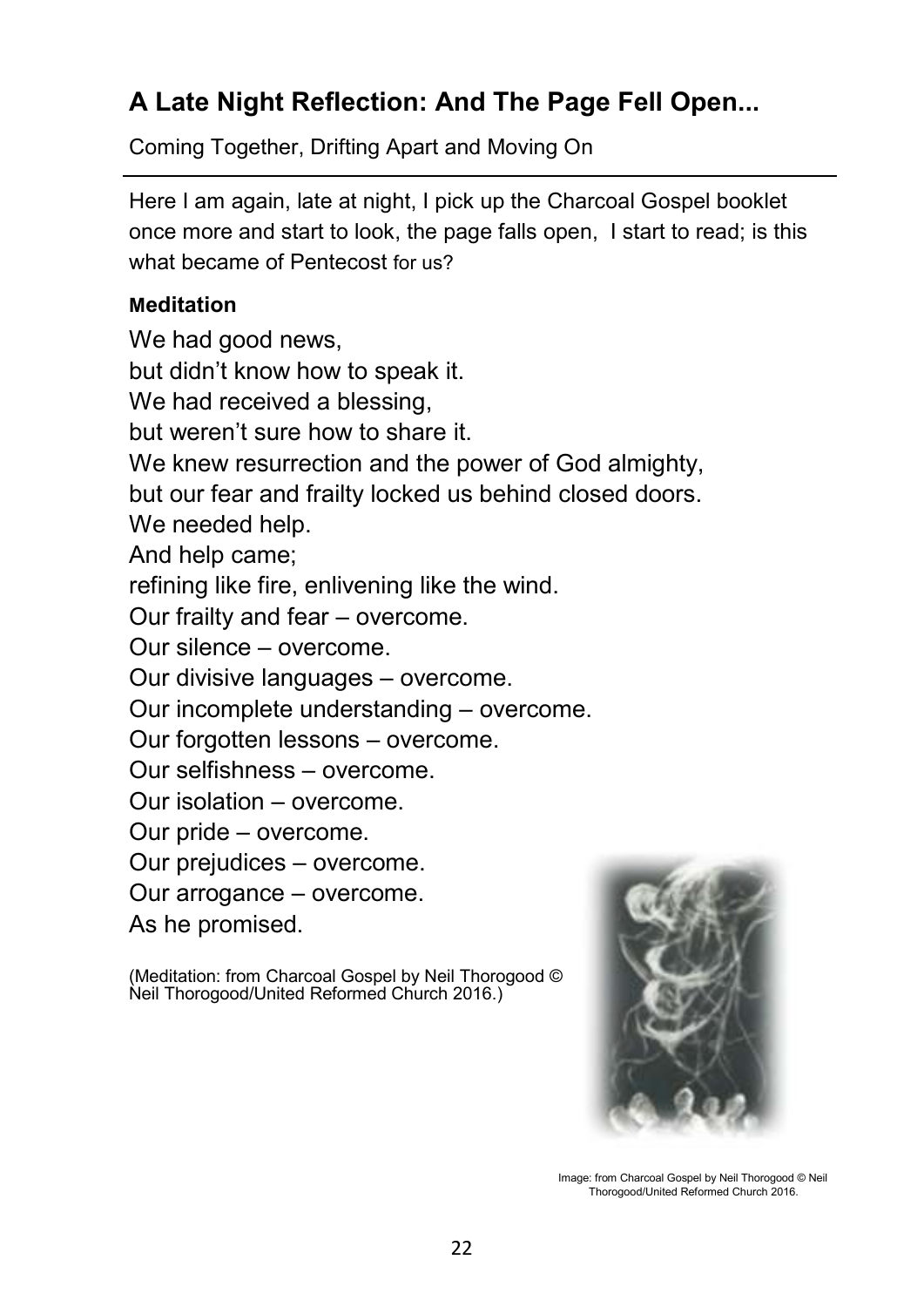### **In a Desert Far Away— I am reminded; Ozymandias**

A whole poem and part of a Psalm

I met a traveller from an antique land Who said: Two vast and trunkless legs of stone Stand in the desert… Near them, on the sand, Half sunk, a shattered visage lies, whose frown, And wrinkled lip, and sneer of cold command, Tell that its sculptor well those passions read Which yet survive, stamped on these lifeless things, The hand that mocked them, and the heart that fed: And on the pedestal these words appear: 'My name is Ozymandias, king of kings: Look on my works, ye Mighty, and despair!' Nothing beside remains. Round the decay Of that colossal wreck, boundless and bare The lone and level sands stretch far away. By Percy Bysshe Shelley



...Why should I fear when evil days come,

when wicked deceivers surround me— those who trust in their wealth and boast of their great riches? No one can redeem the life of another or give to God a ransom for them— the ransom for a life is costly, no payment is ever enough— so that they should live on forever and not see decay. For all can see that the wise die, that the foolish and the senseless also perish, leaving their wealth to others. Their tombs will remain their houses forever, their dwellings for endless generations, though they had named lands after themselves. People, despite their wealth, do not endure; they are like the beasts that perish... Psalms 49:5 –12 (NIV)

Or as Shelly once succinctly put it; "Nothing wilts faster than laurels that have been rested upon."